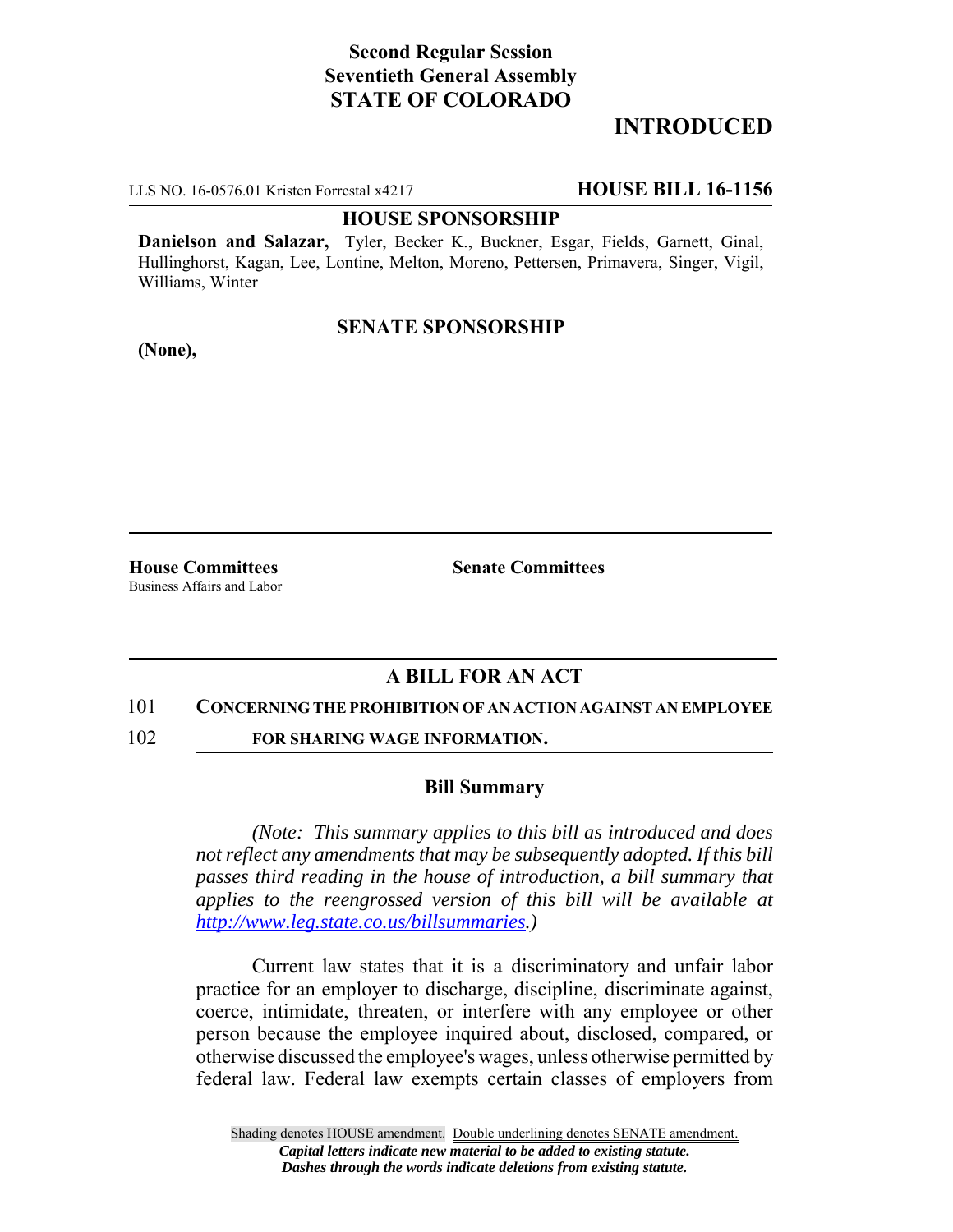discrimination laws. The bill strikes the reference to that exemption and extends the current law to those classes of employers, thereby providing discrimination protections to all employees.

 *Be it enacted by the General Assembly of the State of Colorado:* **SECTION 1.** In Colorado Revised Statutes, 24-34-402, **amend**  $3 \quad (1)$  (i) as follows: **24-34-402. Discriminatory or unfair employment practices.** (1) It shall be a discriminatory or unfair employment practice: (i) Unless otherwise permitted by federal law, for an employer to discharge, discipline, discriminate against, coerce, intimidate, threaten, or interfere with any employee or other person because the employee inquired about, disclosed, compared, or otherwise discussed the employee's wages; to require as a condition of employment nondisclosure by an employee of his or her wages; or to require an employee to sign a waiver or other document that purports to deny an employee the right to 13 disclose his or her wage information. This paragraph (i) shall not apply 14 to employers who are exempt from the provisions of the "National Labor" Relations Act", 29 U.S.C. sec. 151 et seq. **SECTION 2. Act subject to petition - effective date.** This act

 takes effect at 12:01 a.m. on the day following the expiration of the ninety-day period after final adjournment of the general assembly (August 10, 2016, if adjournment sine die is on May 11, 2016); except that, if a referendum petition is filed pursuant to section 1 (3) of article V of the state constitution against this act or an item, section, or part of this act within such period, then the act, item, section, or part will not take effect unless approved by the people at the general election to be held in